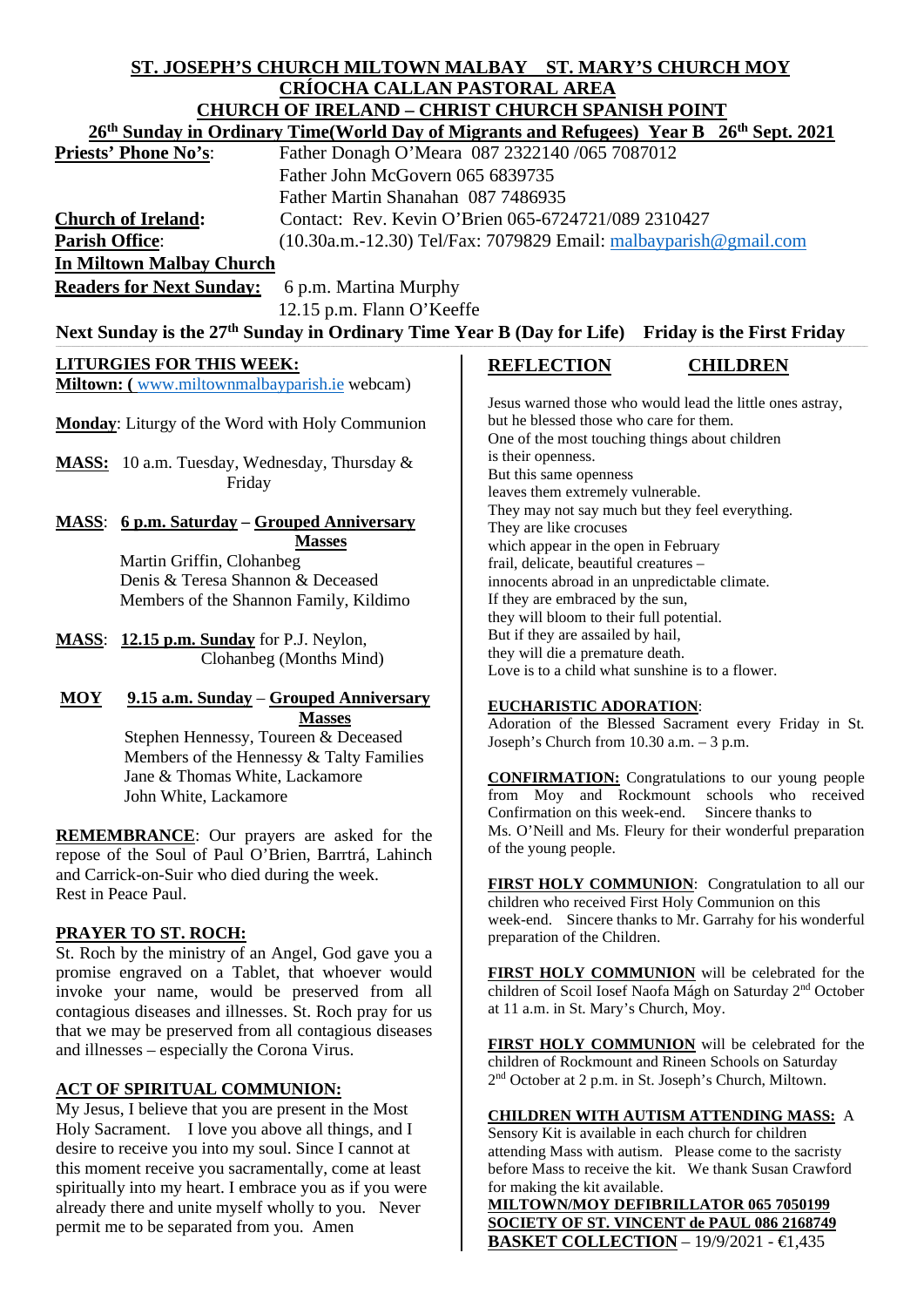## **CLOTHES RECYCLING** St. Joseph's N.S. Miltown Malbay is holding a clothes recycling collection on Monday 4th October. Items for recycling include: clothing, household linen, sheets, blankets, curtains, shoes, handbags. No duvets or underwear please. Items to be in clean condition. Please drop your recycling bags to the main door of the school on or before October 4th. Contact Aidan on 087-6909605.

## **FOREVER FRIENDS PRE-SCHOOL:**

Forever Friends preschool is now enrolling for 2021/2022. Forever Friends preschool aims to ensure each child feels safe, secure and happy. We create a warm and loving space where each child is respected and enjoys all aspects of their surroundings. We are situated in St Joseph's National School with a large outdoor play area. Playing outside gives your child the chance to explore the natural environment and have adventures. Outdoor play can also mean more mess – and more mess often means more fun! It is a safe, warm and stimulating environment where children are encouraged to learn, grow and actively explore at their own pace. If you require any details please contact Kate on 087-7782538.

#### **FURTHER EDUCATION & TRAINING**

Miltown Malbay Campus, LCETB, Ballard Road: Free QQI Accredited courses in Beginners Computers, Progression Computers (Internet & Email), Horticulture ("Grow Your Own Food"), Cookery, ("Food Choice & Health"), Art and a course called 'Preparation for the Driver Theory Test'. All materials will be supplied. Commencing September 2021 in Miltown Malbay. To book a place and for more information contact Katie Lewis @ 086 7807631 or [katie.lewis@lcetb.ie](mailto:katie.lewis@lcetb.ie)

#### **CLARE OLDER PEOPLE'S VOLUNTEER OF THE**

**YEAR AWARD 2021:** The search is on again to recognise those who give their time, energy and skills to help others in the local community. For nomination forms for the Clare Older People's Volunteer of the Year Award 2021 please contact Helen on (065) 6846240 or

email: [hmoloney@clarecoco.ie](mailto:hmoloney@clarecoco.ie) Closing date for receipt of nomination forms is Friday 1<sup>st</sup> October

**NATIONAL LEARNING NETWORK** - need extra learning support with further education, National Learning Network are now recruiting for their full-time QQI Level 3 & 4, Retail, Tourism, Digital Technology or Career Start Courses. Contact their Francis Street Ennis Campus on 065- 6864560 or text 0877110918 or email: [clare@nln.ie.](mailto:clare@nln.ie) COVID 19 Precautions in place.

#### **INTERNATIONAL SCHOOL FEEDING CHARITY**

Mary's Meals, have announced that they are now feeding more than **2 million children every school day**, in 19 of the poorest countries around the world. To celebrate this wonderful achievement, Mary's Meals Ireland is hoping to raise enough funds to feed **ALL** of the children, for one day. **It costs just 9c** to provide a nourishing meal in school, and so, a little goes a long way. To find out more, or to donate, please visit their website [www.marysmeals.ie,](http://www.marysmeals.ie/) or call Patricia Friel on 086 314 0814.

#### **CLOTHES RECYCLING**:

**Scoil Iosef Naofa**, **Moy** is holding a clothes recycling collection on Tuesday 12<sup>th</sup> October. Bags can be dropped into the school shed on or before the 12<sup>th</sup>. No duvets, pillows or cushions please.

**WORKSHOP**; Minding the blue planet: Do we need a new cosmic story? An 8 week programme on Climate, the environment and creation.

#### **PROGRAMME**

The view from Space of Planet Earth The Big Bang 15 million years ago Birth of Planet Earth, 5 billion years ago The first signs of life, 3.5 billion years ago Gaia; an animated Planet made for Life The Web of Life Plant, Animal and Human. A web of relationships Birth of Agriculture 10,000 B.C. Holocene Epoch Birth of Culture, Writing and Pottery (Civilisation) Industrial Revolution; Mind/Body divide Modernity; Lack of Limits Man-made Climate Change Venue: Community Centre. Commencing 20<sup>th</sup> Sept. 7.30 – 8.30p.m. Facilitator: Flann O'Keeffe M.A. Covid Guidelines apply. Maximum 12 Members.

# **WAR OF INDEPENDENCE COMMEMORATION IN MULLAGH**

There is a War of Independence commemoration planned for Sunday October 17th in Mullagh, outside the church gates after 11am Mass. This will include the unveiling of a plaque, the laying of a wreath and a roll of honour. This commemoration is in memory of the Volunteers of the 4th Battalion West Clare Brigade, Irish Republican Army 1919-1921, from A /Company Mullagh, B/Company Coore, C/Company Knocknahilla, D/Company Kilmurry Ibrickane, E/Company Quilty and their comrades in Cumann na mBán. The keynote speaker will be Eoin Shanahan author of 'The hand that held the gun'. All are welcome to attend as we remember and commemorate the great fortitude, strength and spirit of these brave men and women, our own predecessors and those of our neighbours one hundred years later.

**MUSIC GENERATION CLARE:** Learn and Create Music in a relaxed setting with Music Generation. Starting on Saturday 25th September from 10am to 12md at the Community Centre, Kilrush for 12 to 6 year olds. This fun and free event will run each week during term time. Only cost is €5 registration. For application form contact West Clare Family Resource Centre 0867524377 or email [info@westclarefrc.ie](mailto:info@westclarefrc.ie)

#### **SHEP COURSE**:

Free Personal Development course focusing on growth, grief, loss and change, starting Wednesday 29th September from 10 am to 12 md in the West Clare Family Resource, Community Centre, Kilrush. Contact Pauline 086 7524377 or Email[: info@westclarefrc.ie](mailto:info@westclarefrc.ie) for application form.

#### **JUVENILE BADMINTON**:

Returning on Weds 6 Oct from 6pm. Limited numbers and age groups (3rd class and older) due to Covid guidelines. No new members at this time. Sessions will hold 2 pods of 6 members. Please text full name and school year of juvenile if interested in returning. Joanne 0877421174.